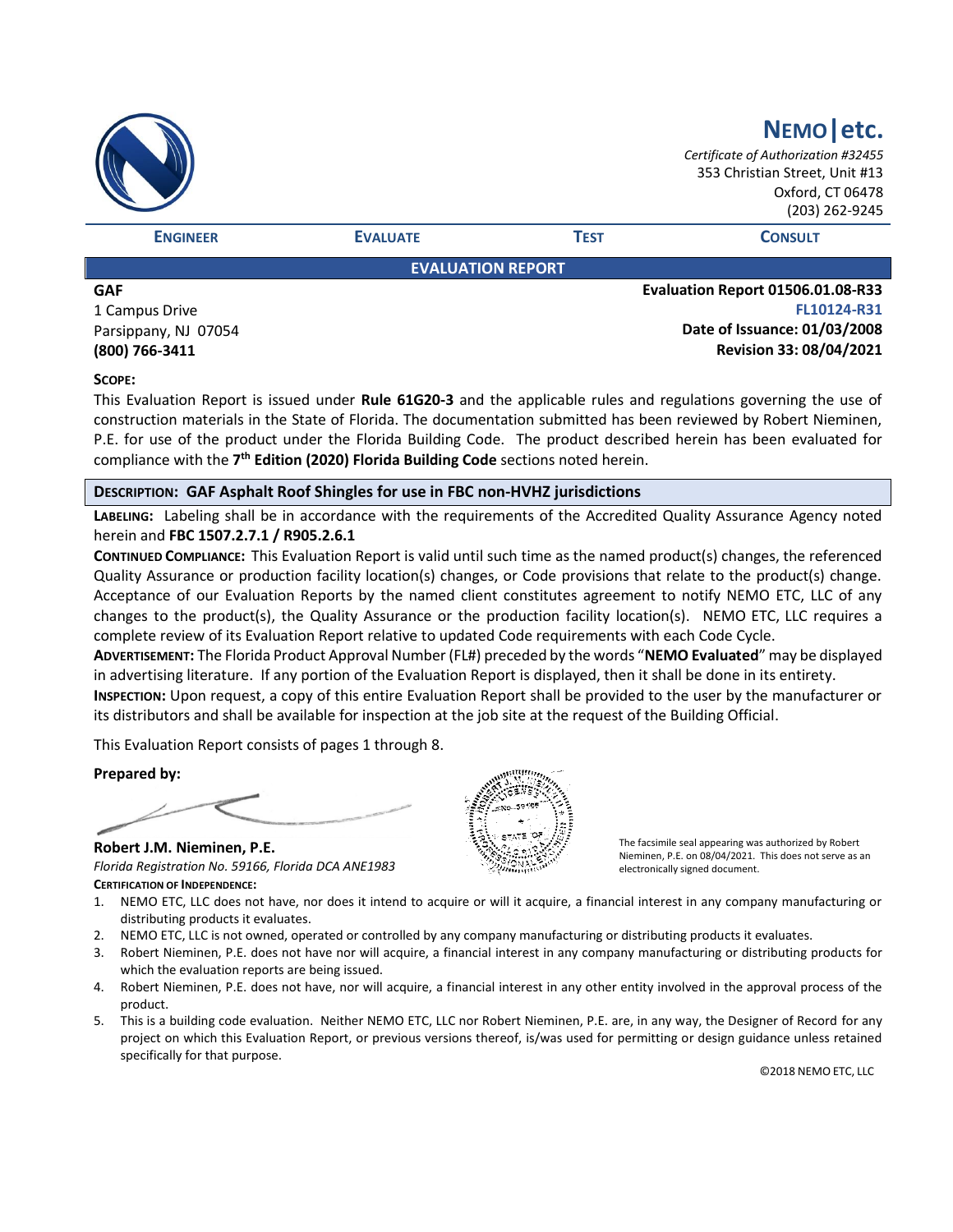

#### **ROOFING SYSTEMS EVALUATION:**

#### **1. SCOPE:**

**Product Category:** Roofing

Sub-Category: Asphalt Shingles

**Compliance Statement: GAF Asphalt Roof Shingles**, as produced by **GAF**, have demonstrated compliance with the following sections of the 7<sup>th</sup> Edition (2020) Florida Building Code through testing in accordance with the following Standards. Compliance is subject to the Installation Requirements and Limitations / Conditions of Use set forth herein.

| 2. | <b>STANDARDS:</b>      |                            |                   |            |
|----|------------------------|----------------------------|-------------------|------------|
|    | <b>Section</b>         | <b>Property</b>            | <b>Standard</b>   | Year       |
|    | 1507.2.4, R905.2.3     | Material standard          | <b>ASTM D1970</b> | 2015       |
|    | 1507.2.5, R905.2.4     | Material standard          | ASTM D3462        | 2010       |
|    | 1507.2.7.1, R905.2.6.1 | Wind Resistance            | <b>ASTM D3161</b> | 2016       |
|    | 1507.2.7.1, R905.2.6.1 | <b>Wind Resistance</b>     | <b>ASTM D7158</b> | 2019       |
|    | 1507.2.7.1, R905.2.6.1 | <b>Wind Resistance</b>     | <b>TAS 107</b>    | 2020       |
|    |                        |                            |                   |            |
| 3. | <b>REFERENCES:</b>     |                            |                   |            |
|    | Entity                 | Examination                | Reference         | Date       |
|    | PRI (TST 5878)         | <b>Physical Properties</b> | GAF-025-02-01     | 03/27/2002 |
|    | PRI (TST 5878)         | ASTM D3462                 | GAF-059-02-01     | 09/02/2004 |
|    | PRI (TST 5878)         | ASTM D3462                 | GAF-080-02-01     | 05/25/2005 |
|    | PRI (TST 5878)         | <b>Physical Properties</b> | GAF-324-02-01     | 12/01/2011 |
|    | PRI (TST 5878)         | ASTM D1970 (QuickStart)    | GAF-340-02-01     | 03/13/2012 |
|    | PRI (TST 5878)         | ASTM D3462                 | GAF-897-02-01     | 11/08/2018 |
|    | PRI (TST 5878)         | ASTM D3462                 | GAF-898-02-01     | 11/08/2018 |
|    | PRI (TST 5878)         | ASTM D3462                 | GAF-899-02-01     | 11/15/2018 |
|    | PRI (TST 5878)         | <b>ASTM D3462 (IN-MV)</b>  | 376T0133          | 02/05/2021 |
|    | PRI (TST 5878)         | <b>ASTM D3462 (CA-S)</b>   | 376T0135          | 02/05/2021 |
|    | PRI (TST 5878)         | <b>ASTM D3462 (IN-MV)</b>  | 376T0163          | 04/20/2021 |
|    | UL (TST 1740)          | ASTM D3462                 | 93NK6295          | 11/29/1993 |
|    | UL (TST 1740)          | ASTM D3462                 | 99NK43835         | 01/12/2000 |
|    | UL (TST 1740)          | <b>TAS 107</b>             | 94NK9632          | 03/29/2000 |
|    | UL (TST 1740)          | ASTM D3462                 | 01NK06632         | 02/02/2001 |
|    | UL (TST 1740)          | ASTM D3161, TAS 107        | 01NK9226          | 05/21/2001 |
|    | UL (TST 1740)          | <b>ASTM D3161</b>          | 01NK37122         | 12/18/2001 |
|    | UL (TST 1740)          | ASTM D3462                 | 01NK37122         | 12/19/2001 |
|    | UL (TST 1740)          | ASTM D3161, TAS 107        | 02NK12980         | 04/10/2002 |
|    | UL (TST 1740)          | ASTM D3161, TAS 107        | 02NK30871         | 09/09/2002 |
|    | UL (TST 1740)          | <b>ASTM D3161</b>          | 03CA5367          | 03/11/2003 |
|    | UL (TST 1740)          | ASTM D3462                 | 03NK26444         | 10/17/2003 |
|    | UL (TST 1740)          | ASTM D3462                 | 04NK13850         | 06/07/2004 |
|    | UL (TST 1740)          | <b>ASTM D3161</b>          | 04NK13850         | 06/23/2004 |
|    | UL (TST 1740)          | <b>ASTM D3161</b>          | 04NK30546         | 03/10/2005 |
|    | UL (TST 1740)          | ASTM D3462                 | 04NK22009         | 05/06/2005 |
|    | UL (TST 1740)          | <b>ASTM D3161</b>          | 04NK22009         | 05/09/2005 |
|    | UL (TST 1740)          | ASTM D3462                 | 05NK27924         | 02/10/2006 |
|    | UL (TST 1740)          | <b>ASTM D3161</b>          | 05NK27924         | 02/11/2006 |
|    | UL (TST 1740)          | ASTM D3161, D3462          | 06CA18077         | 06/05/2006 |
|    | UL (TST 1740)          | ASTM D3161, D3462          | 06CA18074         | 06/16/2006 |
|    | UL (TST 1740)          | ASTM D3161, D3462          | 06CA35251         | 10/18/2006 |
|    | UL (TST 1740)          | ASTM D3462                 | 06CA31603         | 12/01/2006 |
|    | UL (TST 1740)          | ASTM D3161, D3462          | 06CA41095         | 12/27/2006 |
|    | UL (TST 1740)          | <b>ASTM D3161</b>          | 07NK05228         | 03/13/2007 |
|    | UL (TST 1740)          | <b>ASTM D3161</b>          | 06CA31611         | 04/04/2007 |
|    | UL (TST 1740)          | <b>ASTM D3161</b>          | 06CA61148         | 04/09/2007 |

# *Certificate of Authorization #32455* **7**

**TH EDITION (2020) FBC NON-HVHZ EVALUATION FL10124-R31 GAF Asphalt Roof Shingles** 

**NEMO ETC, LLC**<br>**Evaluation Report 01506.01.08-R33 Certificate of Authorization #32455 Certificate of Authorization #32455 T<sup>TH</sup> EDITION (2020) FBC NON-HVHZ EVALUATION Page 2 of 8**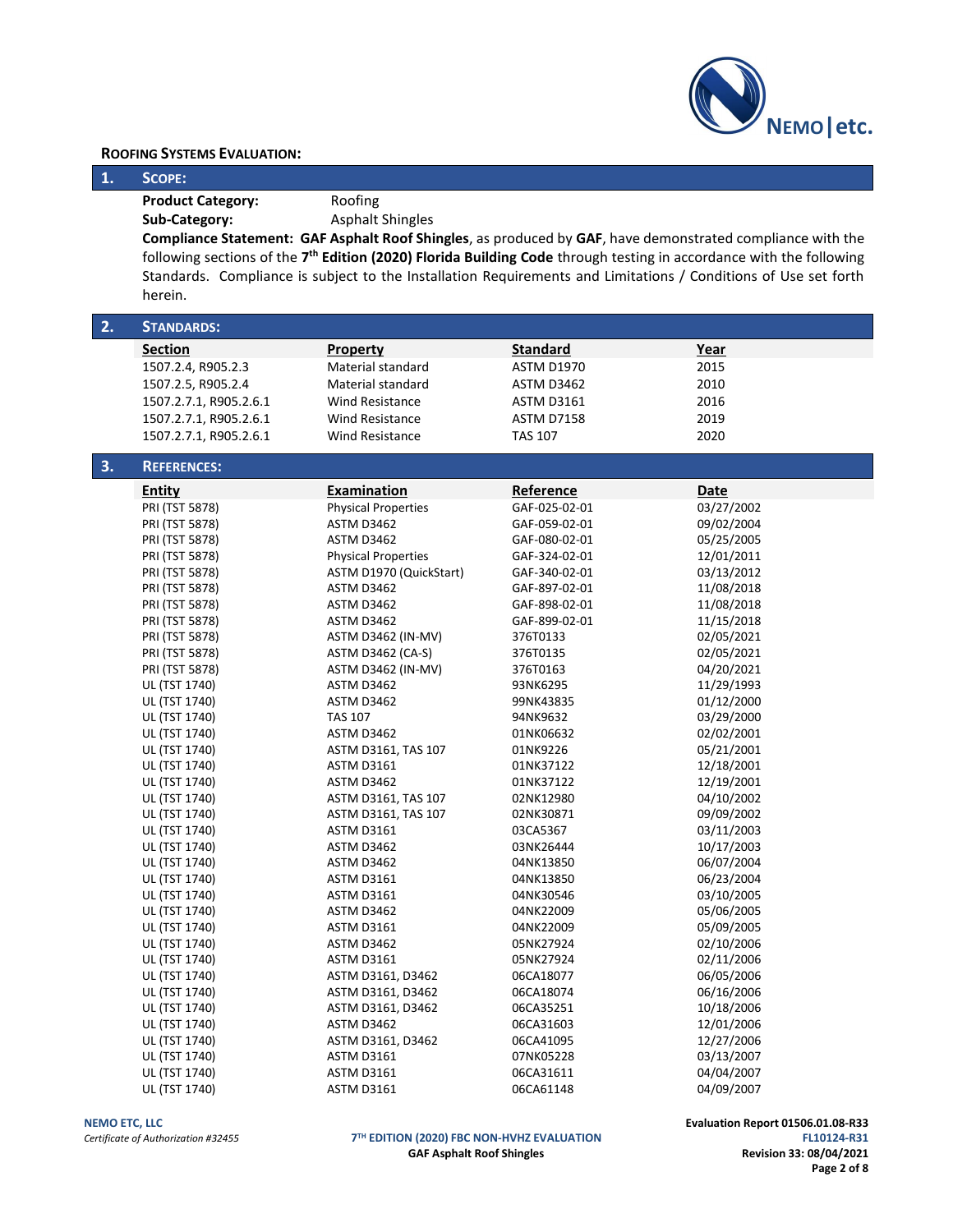

| <b>Entity</b>       | <b>Examination</b>       | Reference                   | Date       |
|---------------------|--------------------------|-----------------------------|------------|
| UL (TST 1740)       | ASTM D3161, D3462        | 07CA31742                   | 11/08/2007 |
| UL (TST 1740)       | ASTM D3161, D7158, D3462 | 08CA06100                   | 03/13/2008 |
| UL (TST 1740)       | ASTM D3161, D3462        | 07CA55908                   | 04/01/2008 |
| UL (TST 1740)       | ASTM D3161, D3462        | 09CA10592                   | 03/26/2009 |
| UL (TST 1740)       | ASTM D3161, D3462        | 09CA06856                   | 05/15/2009 |
| UL (TST 1740)       | ASTM D3161, D7158, D3462 | 09NK06647                   | 08/01/2009 |
| UL (TST 1740)       | ASTM D3161, D7158, D3462 | 09CA27281                   | 08/27/2009 |
| UL (TST 1740)       | ASTM D3161, D7158, D3462 | 10CA35554                   | 03/05/2010 |
| UL (TST 1740)       | ASTM D3161, D7158, D3462 | 10CA13686                   | 05/15/2010 |
| UL (TST 1740)       | ASTM D3462               | 10CA07264                   | 05/27/2010 |
| UL (TST 1740)       | ASTM D3462               | 10CA11953                   | 10/29/2010 |
| UL (TST 1740)       | ASTM D3161, D7158, D3462 | 10NK11951                   | 10/30/2010 |
| UL (TST 1740)       | ASTM D3161, D7158, D3462 | 10NK12070                   | 11/04/2010 |
| UL (TST 1740)       | ASTM D3161, D7158, D3462 | 08CA06100                   | 01/30/2010 |
| UL (TST 1740)       | ASTM D3161, D7158, D3462 | 10CA53934                   | 03/31/2011 |
| UL (TST 1740)       | ASTM D3161, D7158, D3462 | 11CA48924                   | 10/22/2011 |
| UL (TST 1740)       | ASTM D3161, D7158, D3462 | 11CA47919                   | 12/03/2011 |
| UL (TST 1740)       | ASTM D3161, D7158, D3462 | 11CA48408                   | 12/08/2011 |
| UL (TST 1740)       | ASTM D3161, D7158, D3462 | 11CA48725                   | 12/09/2011 |
| UL, LLC. (TST 9628) | ASTM D3462               | 12CA34891                   | 10/12/2012 |
| UL, LLC. (TST 9628) | ASTM D3161, D7158, D3462 | 12CA58151                   | 02/15/2013 |
| UL, LLC. (TST 9628) | <b>ASTM D3161</b>        | 12CA38083                   | 02/26/2013 |
| UL, LLC. (TST 9628) | <b>ASTM D3161</b>        | 13CA32332                   | 06/18/2013 |
| UL, LLC. (TST 9628) | <b>ASTM D3161</b>        | 13CA37934                   | 08/02/2013 |
| UL, LLC. (TST 9628) | ASTM D3161, D7158, D3462 | 4786875675                  | 07/17/2015 |
| UL, LLC. (TST 9628) | ASTM D3161, D7158, D3462 | 4787434542                  | 05/17/2016 |
| UL, LLC. (TST 9628) | ASTM D3161, D7158, D3462 | 4788717529                  | 09/09/2016 |
| UL, LLC. (TST 9628) | <b>ASTM D3161</b>        | 4788698165                  | 11/09/2018 |
| UL, LLC. (TST 9628) | <b>ASTM D3161</b>        | 4788669132                  | 12/13/2018 |
| UL, LLC. (TST 9628) | <b>ASTM D3161</b>        | 4788891098                  | 02/14/2019 |
| UL, LLC. (TST 9628) | ASTM D3161, D7158, D3462 | 4788932264                  | 08/16/2019 |
| UL, LLC. (TST 9628) | ASTM D3161, D7158, D3462 | 4789115488                  | 08/16/2019 |
| UL, LLC. (TST 9628) | ASTM D3161, D7158, D3462 | 4789115488                  | 10/03/2019 |
| UL, LLC. (TST 9628) | <b>ASTM D3161</b>        | 4788959558                  | 10/17/2019 |
| UL, LLC. (TST 9628) | ASTM D3161, D7158, D3462 | 4786508528                  | 11/01/2019 |
| UL, LLC. (TST 9628) | <b>ASTM D3161</b>        | 4789132672                  | 10/27/2020 |
| UL, LLC. (TST 9628) | <b>ASTM D3161</b>        | 4789732437                  | 04/15/2021 |
| UL, LLC. (QUA 9625) | <b>Quality Control</b>   | <b>Service Confirmation</b> | 10/18/2018 |
| UL, LLC. (QUA 9625) | <b>Quality Control</b>   | Florida BCIS                | Current    |

# **4. PRODUCT DESCRIPTION:**

| <b>TABLE 1: ASPHALT SHINGLE COMPONENTS</b> |                                                                                                        |                                                                                                                                                                                                    |                                    |                   |
|--------------------------------------------|--------------------------------------------------------------------------------------------------------|----------------------------------------------------------------------------------------------------------------------------------------------------------------------------------------------------|------------------------------------|-------------------|
| <b>Type</b>                                | Product                                                                                                | <b>Description</b>                                                                                                                                                                                 | <b>Material</b><br><b>Standard</b> | Plant(s)          |
| <b>Accessory</b>                           | Pro-Start <sup>®</sup> Starter Strip Shingles<br>(fka, Pro-Start® Eave/Rake Starter<br>Strip Shingles) | starter strips for asphalt roof shingles                                                                                                                                                           | ASTM D3462                         | CA-S, IN-MV, TX-D |
| <b>Starter</b><br><b>Strips</b>            | QuickStart® Peel & Stick Starter<br>Roll                                                               | mineral-surfaced, fiberglass-reinforced, self-<br>adhering SBS modified bitumen starter strip,<br>nominal 9-inch x 33 ft roll, for use with<br>asphalt shingles with exposure of 6-inch or<br>less | <b>ASTM D1970</b>                  | CA-S, IN-MV       |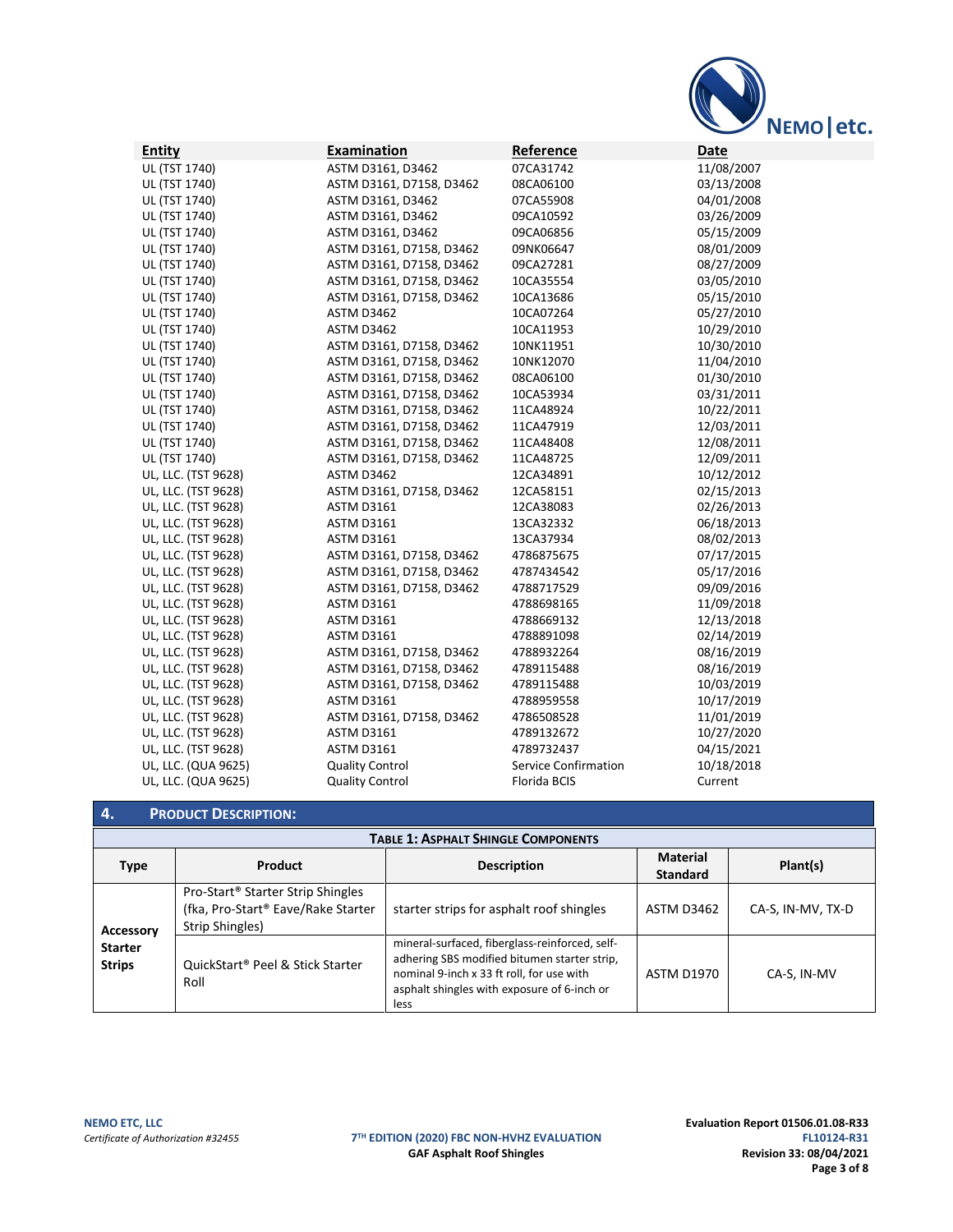

| <b>TABLE 1: ASPHALT SHINGLE COMPONENTS</b>          |                                                                                                                                                                                                                                                                                                                                                                                                                                                                               |                                                                                                                                                                                                                                 |                                    |                                                                                                                                                                                                                                                                                                                                                                                                                                                                                 |  |
|-----------------------------------------------------|-------------------------------------------------------------------------------------------------------------------------------------------------------------------------------------------------------------------------------------------------------------------------------------------------------------------------------------------------------------------------------------------------------------------------------------------------------------------------------|---------------------------------------------------------------------------------------------------------------------------------------------------------------------------------------------------------------------------------|------------------------------------|---------------------------------------------------------------------------------------------------------------------------------------------------------------------------------------------------------------------------------------------------------------------------------------------------------------------------------------------------------------------------------------------------------------------------------------------------------------------------------|--|
| <b>Type</b>                                         | Product                                                                                                                                                                                                                                                                                                                                                                                                                                                                       | <b>Description</b>                                                                                                                                                                                                              | <b>Material</b><br><b>Standard</b> | Plant(s)                                                                                                                                                                                                                                                                                                                                                                                                                                                                        |  |
| <b>Accessory</b><br><b>Starter</b><br><b>Strips</b> | StarterMatch® Starter Strip<br>Shingles                                                                                                                                                                                                                                                                                                                                                                                                                                       | color-coordinated starter strips for use with<br>Grand Canyon® and Grand Sequoia® series<br>asphalt shingles. StarterMatch® are installed<br>as the second starter for Grand Canyon® and<br>Grand Sequoia® series installations | ASTM D3462                         | CA-F                                                                                                                                                                                                                                                                                                                                                                                                                                                                            |  |
|                                                     | WeatherBlocker <sup>™</sup> Premium<br>Starter Strip Shingles (fka,<br>WeatherBlocker <sup>™</sup> Premium<br>Eave/Rake Starter Strip Shingles)                                                                                                                                                                                                                                                                                                                               | starter strips for asphalt roof shingles                                                                                                                                                                                        | ASTM D3462                         | IN-MV                                                                                                                                                                                                                                                                                                                                                                                                                                                                           |  |
|                                                     | Marquis WeatherMax <sup>®</sup><br>Royal Sovereign®<br>Sentinel <sup>®</sup>                                                                                                                                                                                                                                                                                                                                                                                                  | fiberglass reinforced 3-tab asphalt roof<br>shingles                                                                                                                                                                            | ASTM D3462                         | IN-MV<br>AL, CA-F, FL, GA, IN-<br>MV, PA, TX-D<br>GA, IN-MV, TX-D                                                                                                                                                                                                                                                                                                                                                                                                               |  |
| Asphalt<br><b>Shingles</b>                          | Camelot <sup>®</sup> II<br>Fortitude <sup>®</sup><br>Glenwood®<br>Grand Canyon®<br>Grand Sequoia®<br>Grand Sequoia® IR<br>Grand Sequoia® ArmorShield®<br>Grand Sequoia® AS<br>Timberline® American Harvest®<br>Timberline® AH<br>Timberline® ArmorShield® II<br>Timberline® AS II<br>Timberline® Cool Series<br>Timberline® CS<br>Timberline HD®<br>Timberline® HDZ™<br>Timberline® Natural Shadow®<br>Timberline® NS<br>Timberline Ultra HD®<br>Timberline® UHD<br>Woodland® | fiberglass reinforced, laminated asphalt<br>roof shingles                                                                                                                                                                       | ASTM D3462                         | IN-MV<br>PA<br>IN-MV<br>CA-F, IN-MV<br>CA-F, IN-MV<br>CA-F, IN-MV<br>CA-F<br>CA-F<br>AL, CA-F, IN-MC, PA<br>AL, CA-F, IN-MC, PA<br>TX-E<br>TX-E<br>CA-F<br>CA-F<br>AL, CA-S, CA-F, FL, IN-<br>MC, MD, MN, PA, TX-<br>D, TX-E<br>AL, CA-F, CA-S, FL, IN-<br>MC, MD, MN, PA, TX-<br>D, TX-E<br>AL, CA-S, IN-MC, MD,<br>MN, PA, TX-D, TX-E<br>AL, CA-S, FL, IN-MC,<br>MD, MN, PA, TX-D, TX-<br>E.<br>AL, CA-S, IN-MC, MN,<br>PA, TX-E<br>AL, CA-S, IN-MC, MN,<br>PA, TX-E<br>IN-MV |  |
|                                                     | Slateline™                                                                                                                                                                                                                                                                                                                                                                                                                                                                    | fiberglass reinforced 5-tab asphalt roof<br>shingle                                                                                                                                                                             | ASTM D3462                         | IN-MV                                                                                                                                                                                                                                                                                                                                                                                                                                                                           |  |
| Hip &<br>Ridge<br><b>Shingles</b>                   | Seal-A-Ridge <sup>®</sup> ArmorShield <sup>®</sup><br>Seal-A-Ridge <sup>®</sup> AS<br>Seal-A-Ridge <sup>®</sup> Ridge Cap Shingles<br>Timbertex <sup>®</sup> Premium Ridge Cap<br>Shingles                                                                                                                                                                                                                                                                                    | fiberglass reinforced, hip and ridge<br>asphalt roof shingles                                                                                                                                                                   | ASTM D3462                         | GA<br>GA<br>GA, IN-MV<br>IN-MV                                                                                                                                                                                                                                                                                                                                                                                                                                                  |  |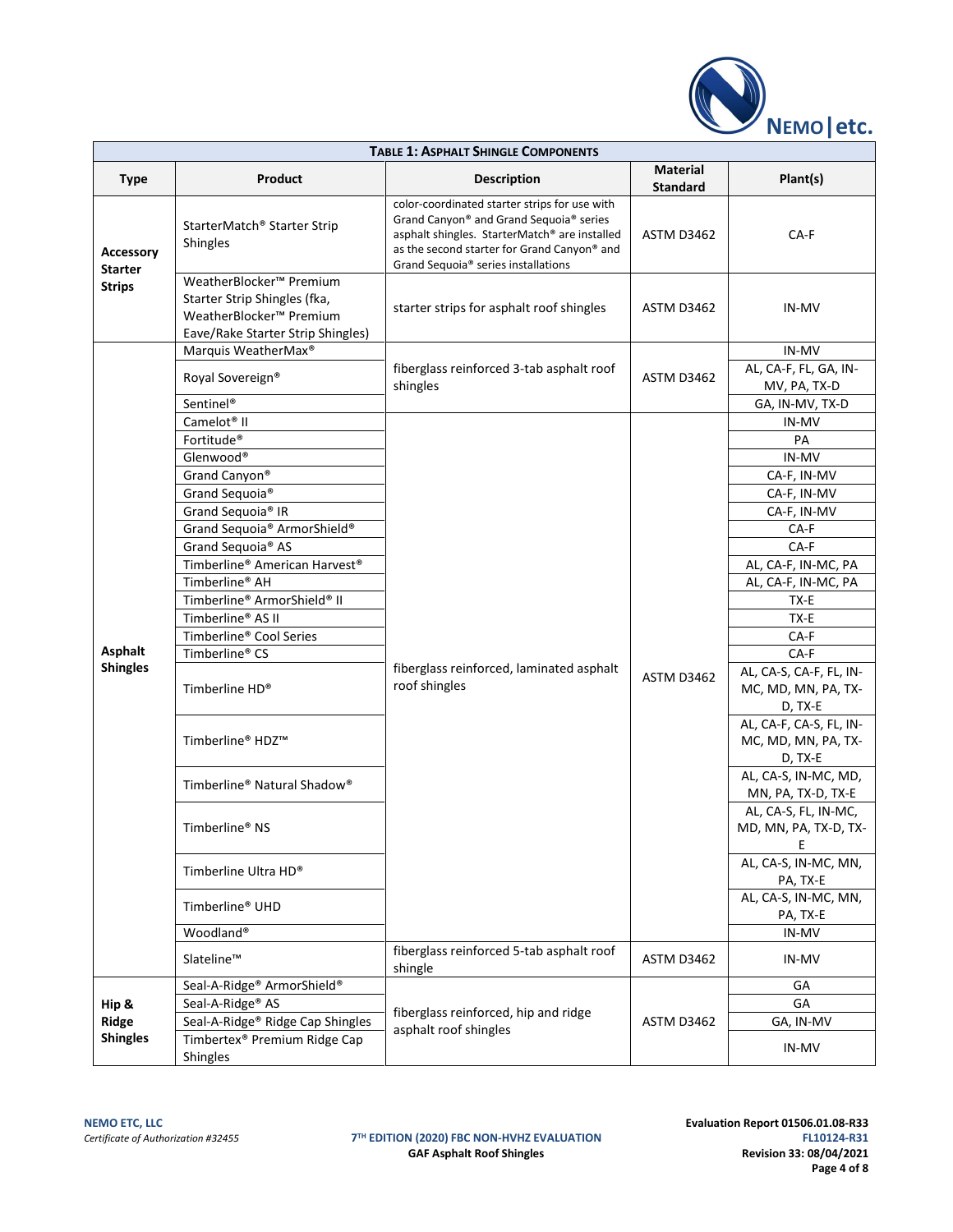

## **5. LIMITATIONS:**

- 5.1 This is a building code evaluation. Neither NEMO ETC, LLC nor Robert Nieminen, P.E. are, in any way, the Designer of Record for any project on which this Evaluation Report, or previous versions thereof, is/was used for permitting or design guidance unless retained specifically for that purpose.
- 5.2 This Evaluation Report is not for use in FBC High Velocity Hurricane Zone jurisdictions (i.e., Broward and Miami-Dade Counties).
- 5.3 This Evaluation Report pertains to above-deck roof components. Roof decks and structural members shall be in accordance with FBC requirements to the satisfaction of the Authority Having Jurisdiction.
- 5.4 This Evaluation Report does not include evaluation of fire classification. Refer to **FBC 1505** for requirements and limitations regarding roof assembly fire classification. Refer to **FBC 2603** for requirements and limitations concerning the use of foam plastic insulation.
- **5.5 Wind Classification:** Refer to Section 6 for installation requirements to meet wind classifications

| TABLE 2A: WIND CLASSIFICATIONS, ASPHALT SHINGLES    |                                    |  |  |
|-----------------------------------------------------|------------------------------------|--|--|
| Product                                             | FBC Table 1507.2.7.1 or R905.2.6.1 |  |  |
| Marquis WeatherMax <sup>®</sup>                     | ASTM D3161(F) & ASTM D7158(H)      |  |  |
| Royal Sovereign <sup>®</sup>                        | ASTM D3161(F) & ASTM D7158(H)      |  |  |
| Sentinel <sup>®</sup>                               | ASTM D3161(F) & ASTM D7158(H)      |  |  |
| Camelot <sup>®</sup> II                             | ASTM D3161(F) & ASTM D7158(H)      |  |  |
| Fortitude <sup>®</sup>                              | ASTM D3161(F) & ASTM D7158(H)      |  |  |
| Glenwood®                                           | ASTM D3161(F) & ASTM D7158(H)      |  |  |
| Grand Canyon®                                       | ASTM D3161(F) & ASTM D7158(H)      |  |  |
| Grand Sequoia®                                      | ASTM D3161(F) & ASTM D7158(H)      |  |  |
| Grand Sequoia® IR                                   | ASTM D3161(F) & ASTM D7158(H)      |  |  |
| Grand Sequoia® ArmorShield®                         | ASTM D3161(F) & ASTM D7158(H)      |  |  |
| Grand Sequoia® AS                                   | ASTM D3161(F) & ASTM D7158(H)      |  |  |
| Timberline® American Harvest®                       | ASTM D3161(F) & ASTM D7158(H)      |  |  |
| Timberline <sup>®</sup> AH                          | ASTM D3161(F) & ASTM D7158(H)      |  |  |
| Timberline® ArmorShield® II                         | ASTM D3161(F) & ASTM D7158(H)      |  |  |
| Timberline® AS II                                   | ASTM D3161(F) & ASTM D7158(H)      |  |  |
| Timberline® Cool Series                             | ASTM D3161(F) & ASTM D7158(H)      |  |  |
| Timberline® CS                                      | ASTM D3161(F) & ASTM D7158(H)      |  |  |
| Timberline HD®                                      | ASTM D3161(F) & ASTM D7158(H)      |  |  |
| Timberline® HDZ™                                    | ASTM D3161(F) & ASTM D7158(H)      |  |  |
| Timberline <sup>®</sup> Natural Shadow <sup>®</sup> | ASTM D3161(F) & ASTM D7158(H)      |  |  |
| Timberline <sup>®</sup> NS                          | ASTM D3161(F) & ASTM D7158(H)      |  |  |
| Timberline Ultra HD®                                | ASTM D3161(F) & ASTM D7158(H)      |  |  |
| Timberline <sup>®</sup> UHD                         | ASTM D3161(F) & ASTM D7158(H)      |  |  |
| Woodland <sup>®</sup>                               | ASTM D3161(F) & ASTM D7158(H)      |  |  |
| Slateline™                                          | ASTM D3161(F) & ASTM D7158(H)      |  |  |

#### 5.5.1 **Classification by ASTM D7158:**

ASTM D7158, Class H applies only to **exposure category B or C** and a **building height of 60 feet or less**. Calculations by a qualified design professional are required for conditions outside these limitations. Contact the shingle manufacturer for data specific to each shingle.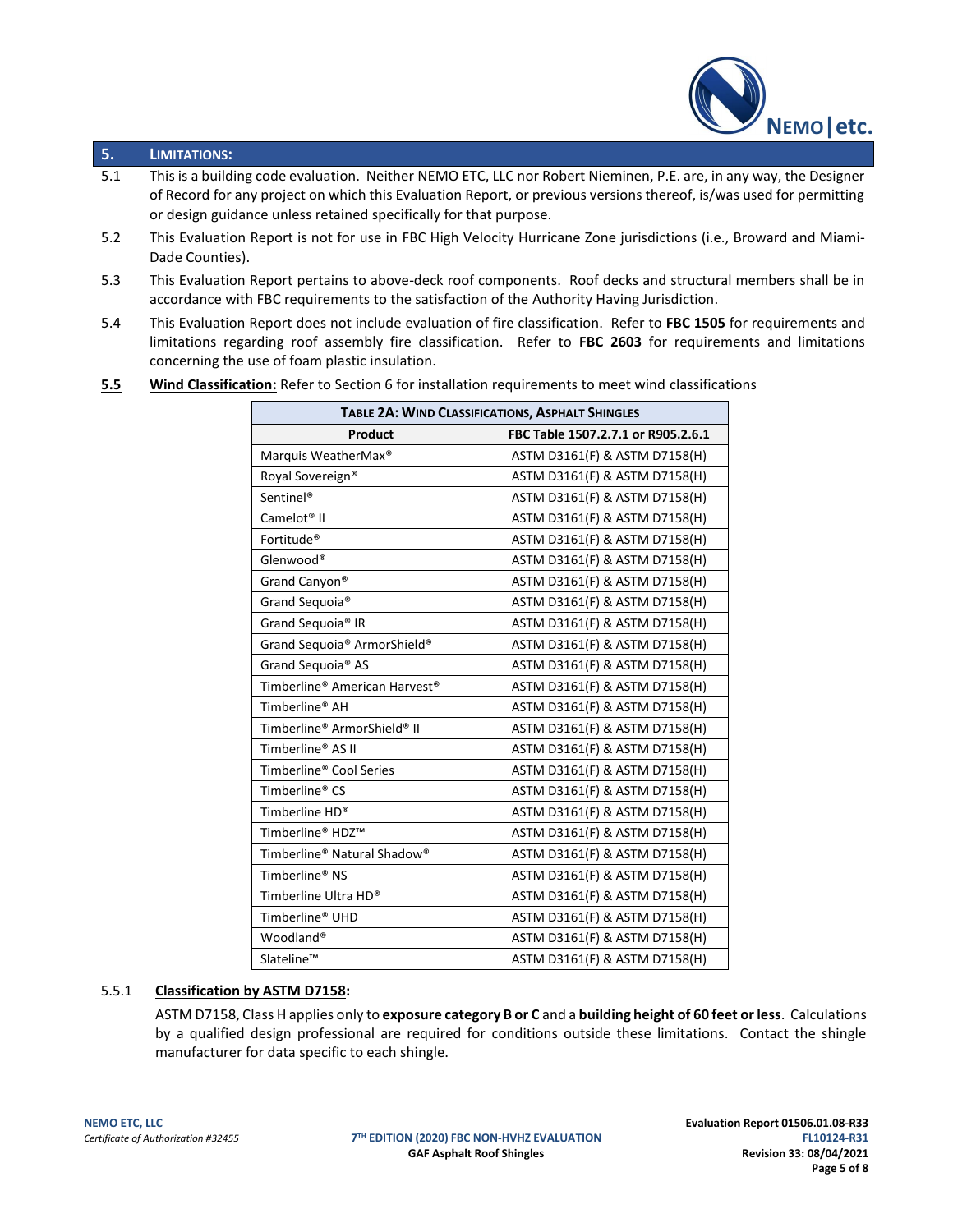

| TABLE 2B: WIND CLASSIFICATIONS, STARTER STRIPS AND HIP & RIDGE |                                                                                                                                           |                                                          |  |  |
|----------------------------------------------------------------|-------------------------------------------------------------------------------------------------------------------------------------------|----------------------------------------------------------|--|--|
| Product<br>Type                                                |                                                                                                                                           | FBC Table 1507.2.7.1 or R905.2.6.1                       |  |  |
| <b>Starter Strips</b>                                          | Pro-Start® Starter Strip Shingles (fka, Pro-Start® Eave/Rake<br><b>Starter Strip Shingles)</b>                                            | ASTM D3161, Class F                                      |  |  |
|                                                                | WeatherBlocker <sup>™</sup> Premium Starter Strip Shingles (fka,<br>WeatherBlocker <sup>™</sup> Premium Eave/Rake Starter Strip Shingles) | ASTM D3161, Class F                                      |  |  |
| Hip & Ridge<br><b>Shingles</b>                                 | Seal-A-Ridge <sup>®</sup> ArmorShield <sup>®</sup>                                                                                        | ASTM D3161, Class F                                      |  |  |
|                                                                | Seal-A-Ridge <sup>®</sup> AS                                                                                                              | ASTM D3161, Class F                                      |  |  |
|                                                                | Seal-A-Ridge <sup>®</sup> Ridge Cap Shingles                                                                                              | ASTM D3161, Class F                                      |  |  |
|                                                                | Timbertex <sup>®</sup> Premium Ridge Cap Shingles                                                                                         | ASTM D3161, Class F (sealant<br>required, See Section 6) |  |  |

5.6 All components in the roof assembly shall have quality assurance audit in accordance with **F.A.C. Rule 61G20-3**. Refer to the Product Approval of the component manufacturer for components that are produced by a Product Manufacturer other than the report holder on Page 1 of this Evaluation Report.

# **6. INSTALLATION: 6.1 GENERAL:**

- 6.1.1 Roof deck, slope, underlayment and fasteners shall comply with FBC 1507.2 / R905.2 and the shingle manufacturer's minimum requirements.
- 6.1.2 Underlayment shall be acceptable to GAF and shall hold current Florida Statewide Product Approval, or be Locally Approved per Rule 61G20-3, per FBC Sections 1507.2.3, 1507.2.4 or R905.2.3.
- 6.1.3 Fasteners shall be in accordance with manufacturer's published requirements, but not less than FBC 1507.2.6 or R905.2.5. Staples are not permitted.
- 6.1.4 GAF asphalt shingles are acceptable for use in reroof (tear-off) or recover applications, subject to the limitations set forth in FBC Section 1511 or R908 and GAF published installation instructions.

#### **6.2 STARTER SHINGLES OR STARTER STRIP:**

6.2.1 Installation of Pro-Start® Starter Strip Shingles (fka, Pro-Start® Eave/Rake Starter Strip Shingles), WeatherBlocker™ Premium Starter Strip Shingles (fka, WeatherBlocker™ Premium Eave/Rake Starter Strip Shingles) and QuickStart® Peel & Stick Starter Roll shall comply with the GAF current published instructions.

#### **6.3 ASPHALT SHINGLES:**

- 6.3.1 Installation of asphalt shingles shall comply with the GAF current published instructions, using minimum four (4) nails per shingle in accordance with FBC 1507.2.7 or R905.2.6, with the following exceptions:
	- ➢ Camelot® II, Grand Canyon®, Grand Sequoia®, Grand Sequoia® IR, Grand Sequoia® ArmorShield®, and Woodland® require minimum five (5) nails per shingle.
	- ➢ Slateline™ requires minimum six (6) nails per shingle.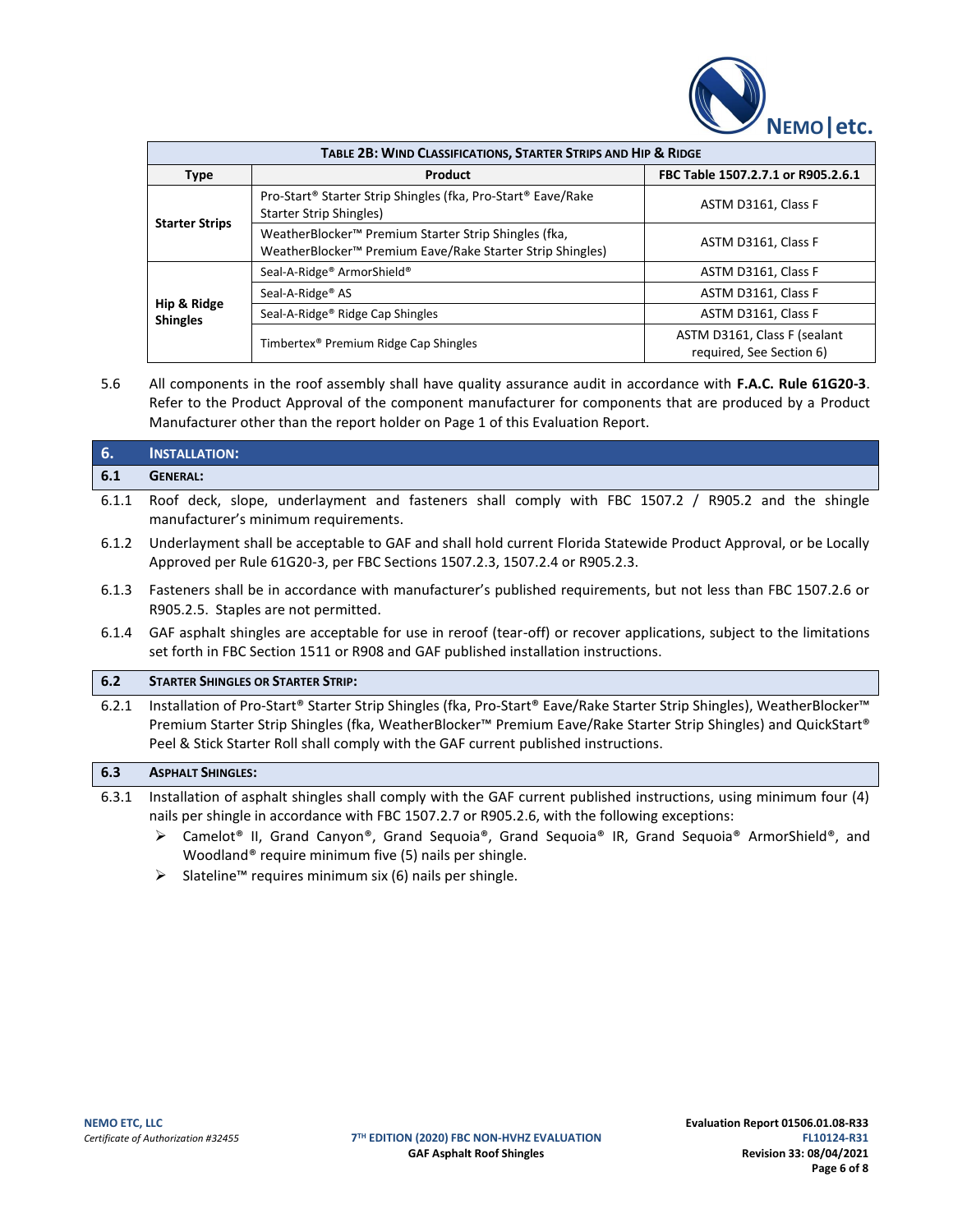

#### 6.3.2 Fastening for Fortitude®, Timberline® AH, Timberline® CS and Timberline® HDZ™; slopes 2:12 up to 21:12



Nail shingles approximately 6 7/8" (174 mm) from bottom of shingle, in nailing area, as shown. Nails must not be exposed. Not for use on Mansard roofs (21:12 slope and above).

#### 6.3.3 Where the roof slope exceeds 21 units vertical in 12 units horizontal, special methods of fastening are required. Contact the GAF for details.

Fastening for Fortitude®, Timberline® AH, Timberline® CS and Timberline® HDZ™; slopes greater than 21:12



# **6.4 HIP & RIDGE SHINGLES:**

6.4.1 Installation of Seal-A-Ridge® Ridge Cap Shingles shall comply with the GAF current published instructions with a minimum two (2) nails, minimum 3/8-inch head diameter located 6-7/8 inch back from the exposed end and 0.5-inch from the edge.



**TH EDITION (2020) FBC NON-HVHZ EVALUATION FL10124-R31**

**NEMO ETC, LLC Evaluation Report 01506.01.08-R33** GAF Asphalt Roof Shingles **Revision 33: 08/04/2021 Page 7 of 8**